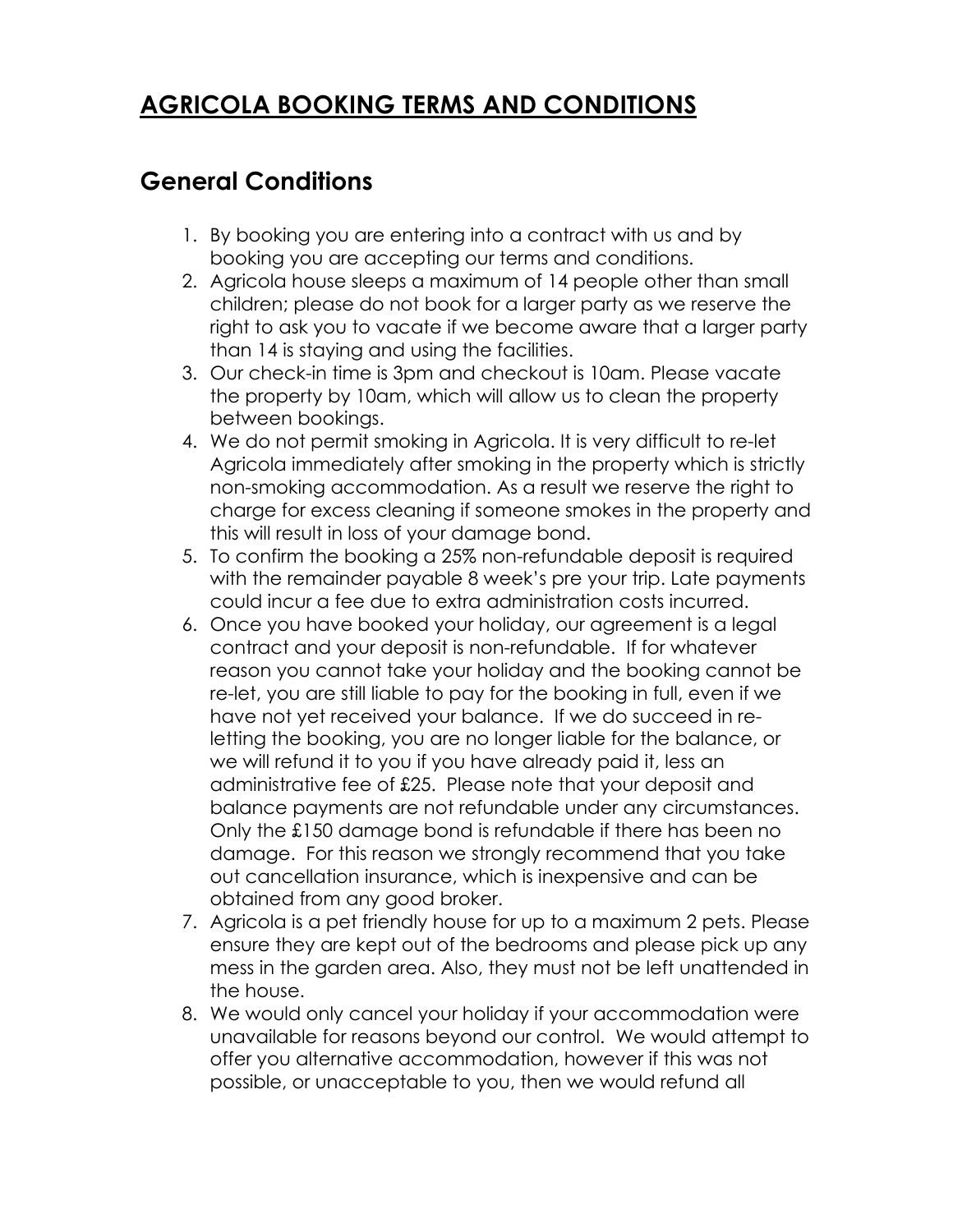monies paid by you for the holiday. Our liability would not extend beyond this refund.

- 9. Please take care with our properties. You are responsible and liable for any breakages or damages, which you cause, to the accommodation or its contents. Please report these as soon as they occur. We do not normally charge for minor breakages, but we may send you an invoice for repair or making good if the damage or breakage is significant and extends beyond the £150 breakage deposit, and we may make an additional charge of £50 if you did not report this.
- 10.We do not accept any liability for any damage, loss or injury to any member of your party or any vehicles or possessions, unless proven to be caused by a negligent act by ourselves or our employees or contractors whilst acting in the course of employment.
- 11.In extreme circumstances and in cases outside our control, amenities might be unavailable during your stay and if this should happen then we will endeavour to rectify the situation as soon as possible but will have no other liability.
- 12. We reserve the right to enter the property in cases of emergency such as repairs.

## **NOISE**

- 1. Guests must not create noise which causes offence to our neighbours especially between the hours of 11pm to 8am.
- 2. We have a zero tolerance to this noise policy and anything after 11pm which disturbs neighbours is totally unacceptable.
- 3. If any person in your party is either causing damage or is behaving either dangerously or unreasonably so as to cause annoyance to our neighbours, we will ask your entire party to vacate the property and will have no other liability to you or give you financial reimbursement due to a shortened stay.

#### **Wi-Fi**

1. All reasonable endeavors will be taken to ensure that you are provided with free, uninterrupted Wi-Fi service. We will not be liable however, if for any reason, the service is not available at any time, or for any loss of data or damage to equipment you suffer as a result of using the service. We may suspend access at any time and for any reason. The Wi-Fi service we provide is intended to be used for general rather than business purposes, including accessing the worldwide web and email. By accessing the service, you undertake that you will use the services responsibly and that you will behave in